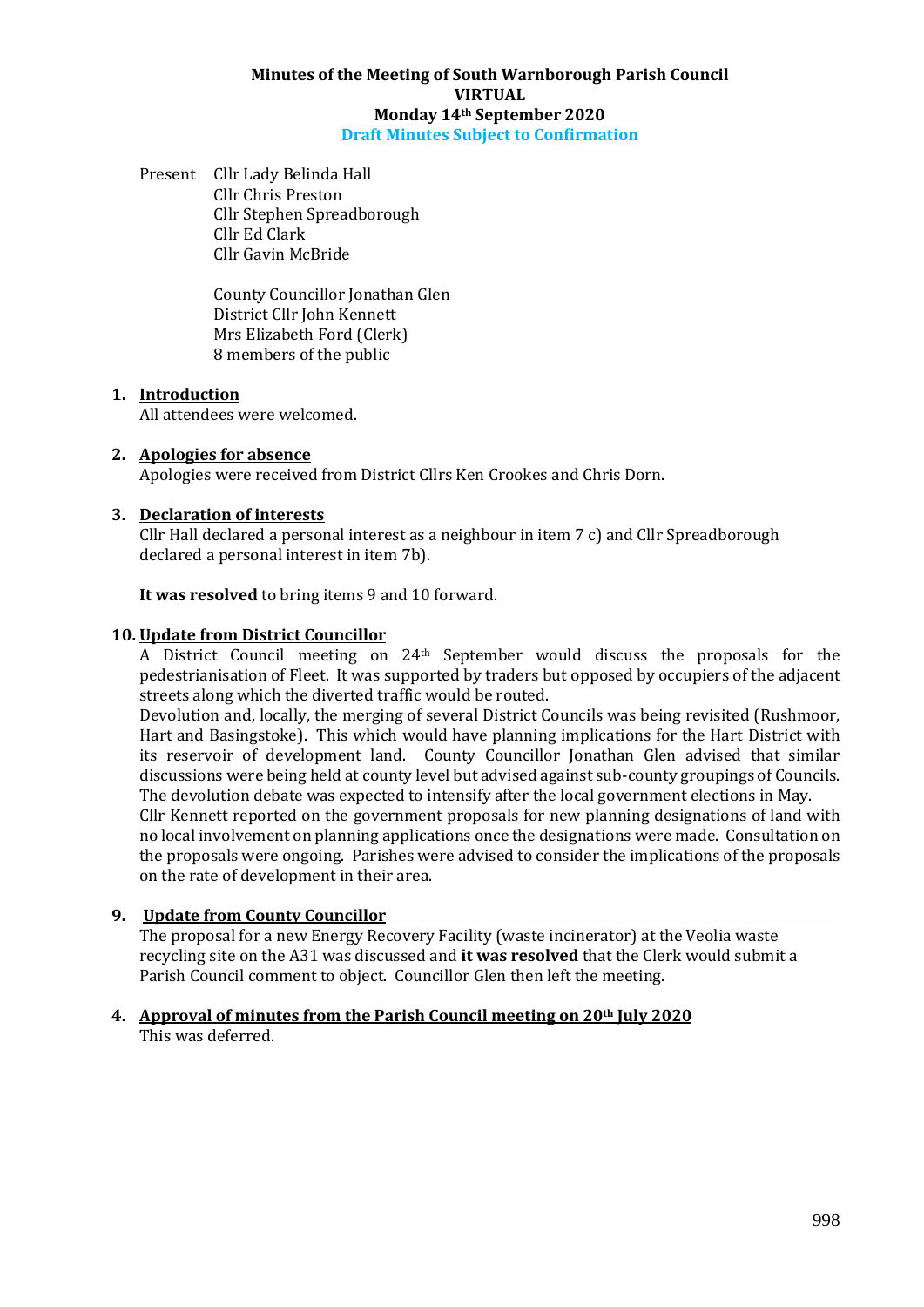## **5. Financial Reports**

## **a) Bank reconciliation**

The bank reconciliation was checked against the bank statements and all signed. Bank balances on 14th September 2020 were:

| SWPC Treasurers (current) account         | £ 39,065.00  |
|-------------------------------------------|--------------|
| <b>SWPC Burial Ground Account</b>         | £ $3,469.01$ |
| <b>SWPC Recreation Area Trust Account</b> | £ $9.758.70$ |
| <b>SWPC - SWAGA CMM Account</b>           | £ $2,234.74$ |
| NS&I Savings Account                      | £ $6,115.24$ |

#### **b) Minute agreement to payments**

**It was resolved** to approve the payments listed below (total £1,134.89)

| Retrospective Payments to be Authorised 14th September |                                                 |  |   |        |   |        |
|--------------------------------------------------------|-------------------------------------------------|--|---|--------|---|--------|
|                                                        | 02/09/2020 Lawnmaster Inv 75293                 |  |   |        |   | 24.00  |
|                                                        | 04/09/2020 E Ford Refund payment for tree guard |  | £ | 147.49 |   |        |
|                                                        |                                                 |  |   |        | £ | 171.49 |
| Payments to be Authorised 14th September               |                                                 |  |   |        |   |        |
|                                                        | 21/07/2020 Clerk expenses & back pay            |  | £ | 132.40 |   |        |
|                                                        | 27/09/2020 Clerk salary Sept                    |  | £ | 455.00 |   |        |
|                                                        | 30/09/2020 Swadling Garden Services             |  | £ | 376.00 |   |        |
|                                                        |                                                 |  |   |        | £ | 963.40 |
|                                                        |                                                 |  |   |        |   |        |

#### **It was also resolved** to:

- a) spend £75 on two/three holly shrubs for the burial ground and £50 on rabbit fencing from the Burial Ground Account.
- b) that the purchase of the tree guards for the Village Green would be funded using the allocated reserve for garden projects (£964.97)

#### **6. Project and consider if the Parish Council would act as the legal entity in partnership with Openreach in the event that the project costs exceed grant support**

A detailed report on the SW Gigabit Broadband Project was presented. A team of five local residents were managing a community project for Openreach to upgrade the existing broadband network to "Fibre to the Premises" connections. An initial costing for a tranche of 295 addresses (South Warnborough and some in Long Sutton) had been obtained from Openreach and was within the identified level of grant funding. The project would now limit itself to a South Warnborough network upgrade as the project team considered this would give the greatest chance of the project being delivered without cost to South

Warnborough villagers. The team would provide support to Long Sutton residents in making a separate upgrade application to deliver an upgrade for their village. Coverage and other details were being checked with Openreach, and a firm quote would be obtained in four weeks. If, as expected, grant funding exceeded cost, a legal entity would not be required. The Parish Council did not make a decision on whether to act as a legal entity at the meeting. The alternative "demand led" form of agreement would still require householders to commit to apply their grant vouchers to the project and to agree to taking a 12 month broadband contract of at least 30 Mbps with an Internet Service Provider.

Clarification of the form of upgrade being proposed was made to the meeting with the new project installing a heavier fibre to each premises with its associated higher performance as compared to the "fibre to cabinet" system already in place in parts of the village. Cllr McBride thanked the project team for the great job they had done in developing the project.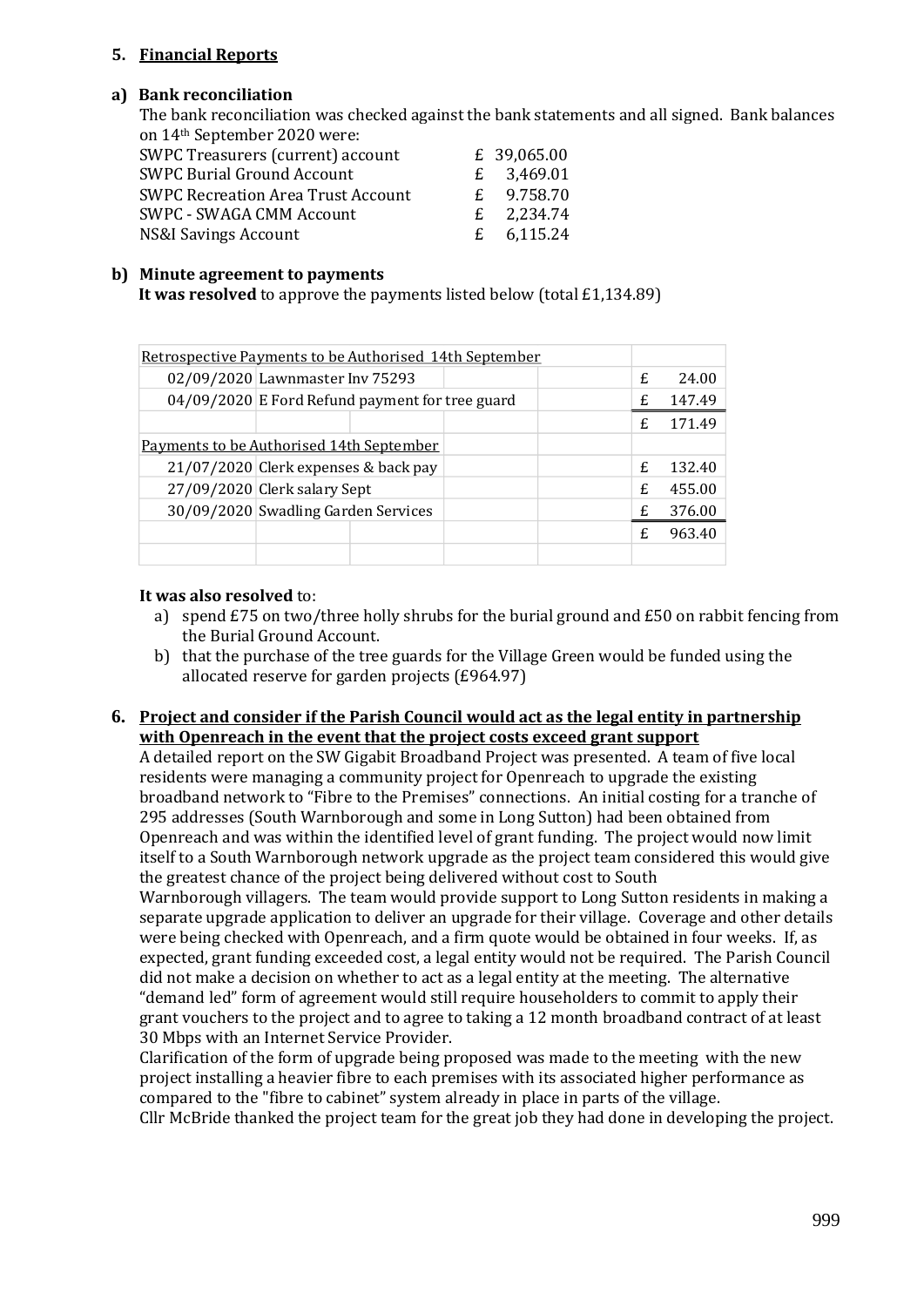# **7. To consider the following planning applications:**

- a) **20/02107/CA, Lees Hill House, Lees Hill.** T1 Lime Crown lift off garage roof to give 3m clearance above roof and tip reduce branches overhanging drive by c 1 - 1.5m to take branches off fabric of the roof and from overhanging drive G2 Group of x2 Conifer, x1 Mt Ash - Fell T3 Ash tree - Remove x3 branches growing through crown of Cherry Plum tree to rear. The application was discussed, and **it was resolved** to submit the comment of no objection.
- b) **20/02073/FUL, Ford Farm, Ford Lane, Upton Grey.** Erection of storage and office building for use by PHL Limited following demolition of existing grain store and removal of temporary offices, erection of grain store, lean-to crop sprayer building, associated hard standing, new access from Bidden Road and access track, and formation of balancing pond. Cllr Spreadborough declared a personal interest. The application was discussed, and **it was resolved** to submit the comment of no objection.
- c) **20/01981/HOU, High Beeches, Swaines Hill.** Replacement of existing outbuilding with oak framed outbuilding.

Cllr Hall declared a personal interest as an immediate neighbour of the property. The application was discussed and it was decided to make a site visit before the closing date for comment on Friday 25th September.

d) **20/01801/HOU, The Walled Gardens, Orchard Lodge Froyle Lane.** Remove the existing garage flat roof and replace with a new pitched roof and clad the existing external walls with timber.

The application was discussed, and **it was resolved** to submit the comment of no objection.

e) **20/01783/OUT, Granary Court, Alton Road.** Outline planning application for the erection of 6 detached dwellings.

The application was discussed and **it was resolved** to submit the comment to object. The Council would add that it was happy to review the proposal for housing on the site, but required more information on the size and design of buildings, management of surface and foul drainage, connectivity to the village and highway safety.

The Clerk would make a further request to Hart DC for enforcement against the new Alton Road access from the site.

f) **20/02155/CA, Cavok, Lees Hill.** Ash ( T1) - Fell Ash x 2 (G2) - Reduce height by c4m to leave 10m high.

The application was discussed, and **it was resolved** to submit the comment of no objection.

# **7. Update on other previous applications.**

Since the last meeting the update on previous planning applications was as follows: **20/01658/EIA. Chosley Farm Bidden Road North Warnborough.** Request for screening opinion for development of a solar photovoltaic farm etc. Status: Decision now issued that EIA not required.

**JUTA/19/01949/HOU and JUTA/19/01950/LBC, Lees Cottage, Lees Hill.** Planning Appeal by written statement for refusal of: Erection of a two storey rear extension, creation of basement. Single storey outbuilding etc. Parish Council comment no objection. Status: Ongoing. **20/01412/FUL, Swaines Hill Manor, Swaines Hill.** Change of use of two Agricultural Buildings into two three bedroom dwellings etc. Parish Council comment of no objection. Status: Granted 25th August 2020.

**20/01155/PREAPP, Land Adjacent To Poachers Field, Alton Road.** Erection of 16 residential dwellings (including 8 no. open market and 8 no. affordable dwellings) together with associated infrastructure, landscaping, car parking and creation of a new pedestrian and vehicular access from Alton Road (B3349). Parish Council comment highlighted that problems with several aspects of the proposals. Status: Pre-app statement yet to be issued.

# **9. Update from County Councillor**

See after item 3.

## **10. Update from District Councillor**

See after item 3.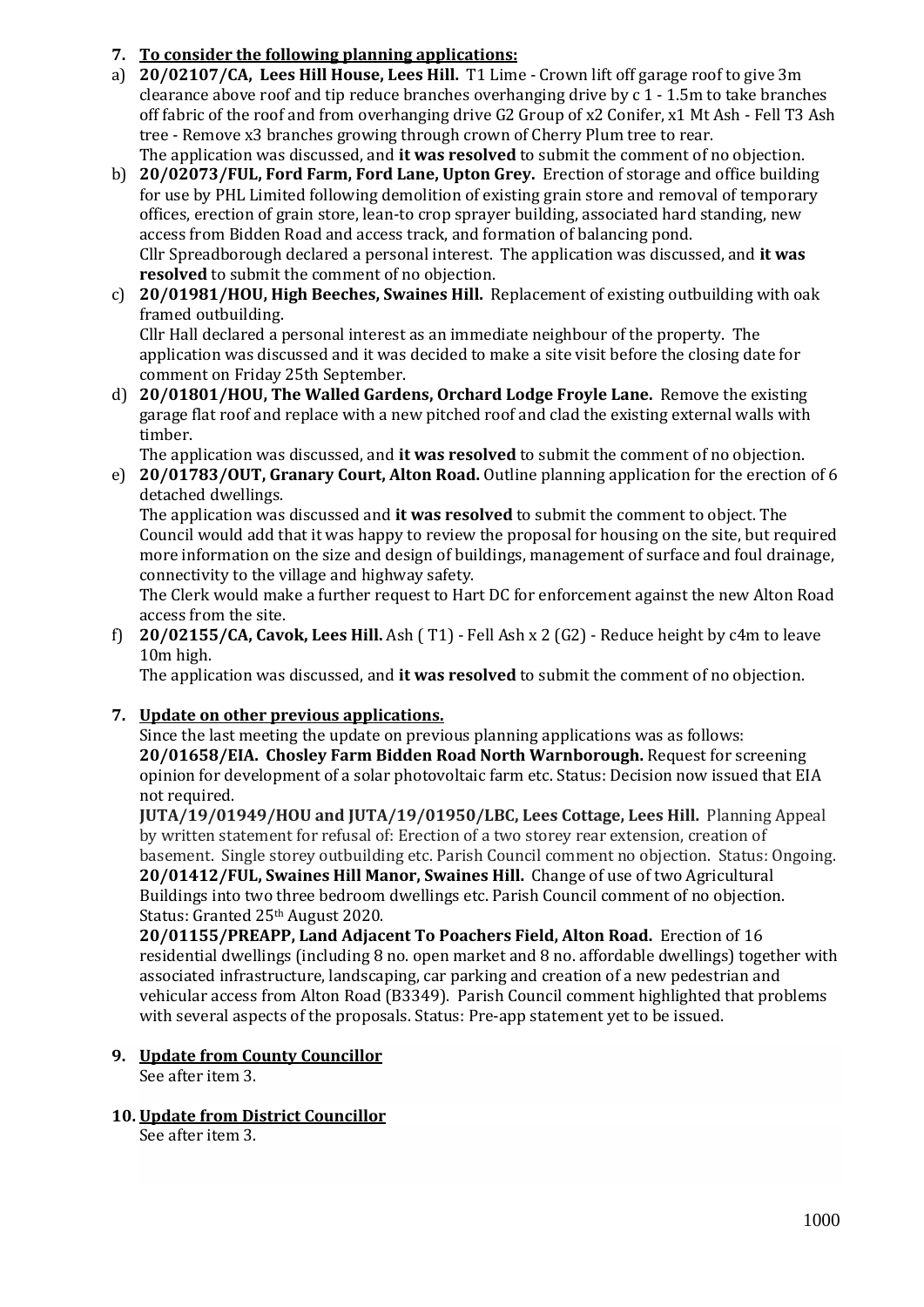# **11. To consider purchase of new goals for SWAGA area**

**It was resolved** to purchase two free-standing goals for the SWAGA area at a cost of up to £1.5K exc VAT, and requested that they be in place in time for the Autumn half term holiday. The Clerk would request that S106 funding be released to cover the cost and if not available request a grant from County Councillor Jonathan Glen. If no S106/grant funding was available the purchase would be made using SWPC funds.

## **12. To consider the proposed improvements to the bus stop opposite the Village Shop**

A meeting had been held the week before with Hampshire County Council to discuss improvements to the bus stop opposite the Village Shop. A "build-out", being a low platform, was planned by HCC and would be across the layby at the bus stop location to aid access to the bus. Provision of a bus shelter and RTI signage were also requested by the Parish Council. It was decided at the Parish Council meeting that the bus shelter (metal and of a contemporary design) which could be supplied by Hampshire County Council would not be suitable for the village location. Options for funding and/or supply of a bus shelter of a more traditional design would be looked into by the Parish Council.

## **13. Questions and answers from the floor**

The Clerk would contact HC Highways to request a copy of the recent drain survey on the Alton Road to determine if tree root ingress into the sewer was a problem. The Clerk would contact Hart DC to request that a road-sweeper visit the village (in particular the layb-bys outside the Village Shop and Wychwood House)

# **14. To confirm date of next meeting.**

The next meeting would on Monday the 10<sup>th</sup> October at 7.30pm and was planned to be held in the Village Hall (Since the meeting new Covid-19 safeguarding measures were introduced. Residents were requested to check the agenda when issued on Wednesday  $7<sup>th</sup>$  October for confirmation of the venue).

The meeting finished at 9.03 pm.

Signed Chairman Date

Parish Clerk Elizabeth Ford